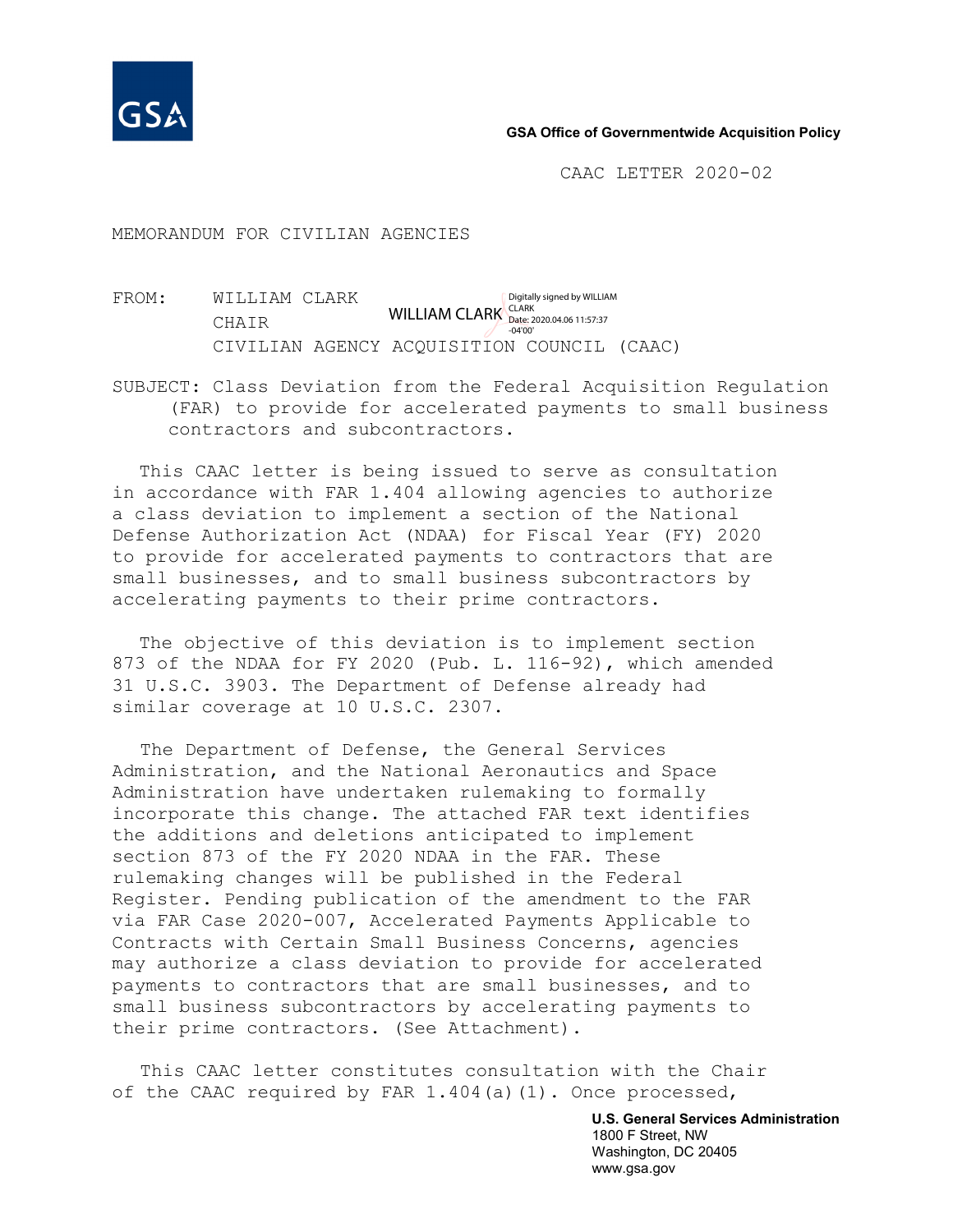agencies are requested to share the deviation widely among their workforces to ensure full awareness of and compliance with section 873 of FY 2020 NDAA. It is recommended that the deviation be made effective until the FAR is amended by the FAR case.

Agencies are reminded that FAR 1.404 requires agencies to furnish a copy of each approved class deviation to the Regulatory Secretariat. In light of the evolving situation concerning COVID-19, agencies should email the deviation to [GSARegSec@gsa.gov.](mailto:GSARegSec@gsa.gov)

If you have any questions or require additional information about this Letter, please contact Zenaida Delgado on (202) 969-7207 or at [zenaida.delgado@gsa.gov.](mailto:zenaida.delgado@gsa.gov)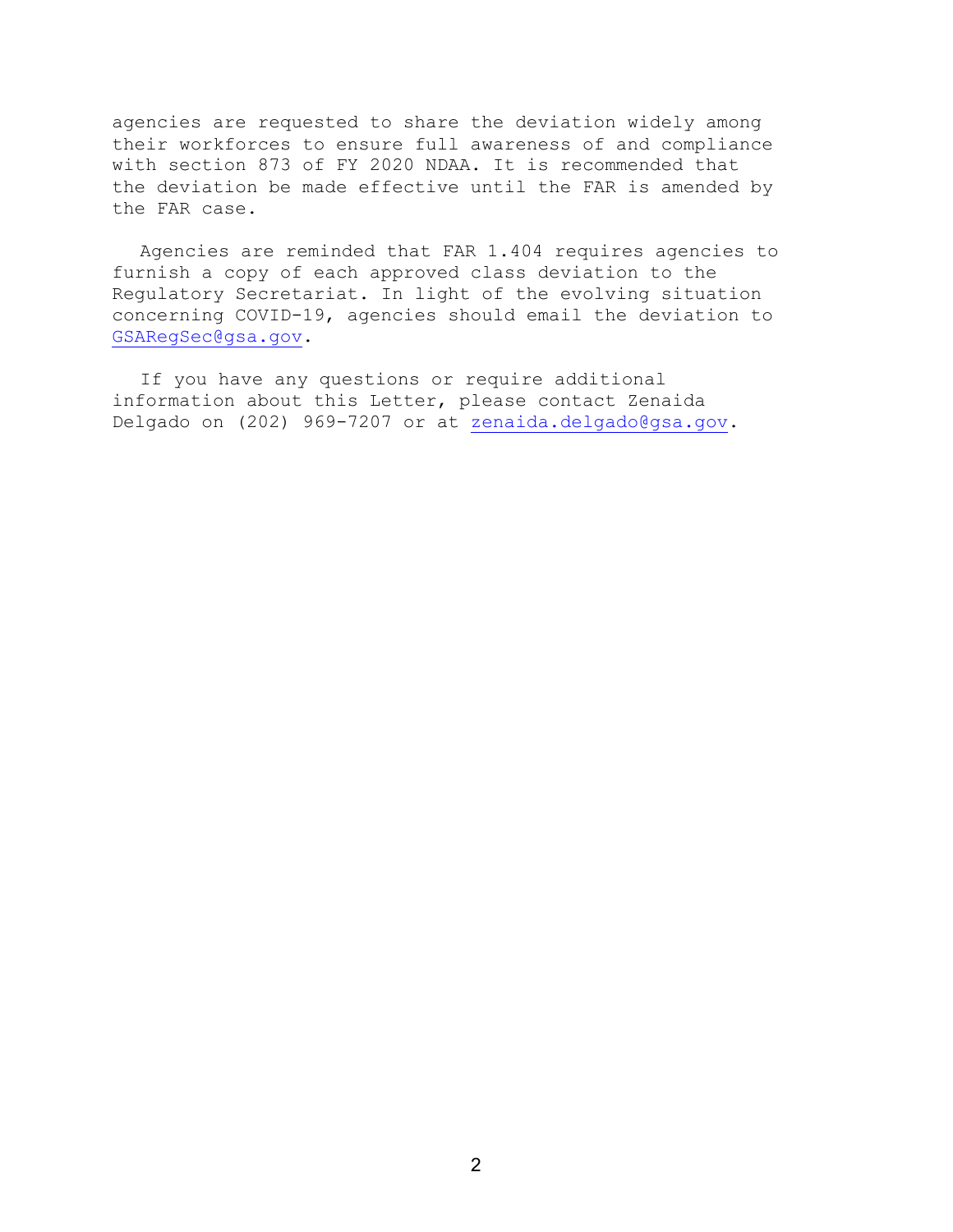Attachment

FAR Deviation Text

Baseline is FAC 2020-05, published in the Federal Register on February 27, 2020.

Deviations are shown by **[bracketed bold additions]** and strikeouts. FAR text unchanged shown as asterisks \*\*\* or \*\*\*\*\*

**PART 12—ACQUISITION OF COMMERCIAL ITEMS**

**\* \* \* \* \***

**Subpart 12.3—Solicitation Provisions and Contract Clauses for the Acquisition of Commercial Items**

**\* \* \* \* \***

**12.301 Solicitation provisions and contract clauses for the acquisition of commercial items.**

**\* \* \* \* \***

 $(d)$  \*\*\*

(12) Insert the clause at 52.232-40, Providing Accelerated Payments to Small Business Subcontractors, as prescribed in 32.009-2.

**\* \* \* \* \***

**PART 32—CONTRACT FINANCING**

**\* \* \* \* \***

**32.009** Providing accelerated payments to small business **[contractors and to prime contractors that subcontract with a small business concern]**subcontractors**.**

**32.009-1 General.**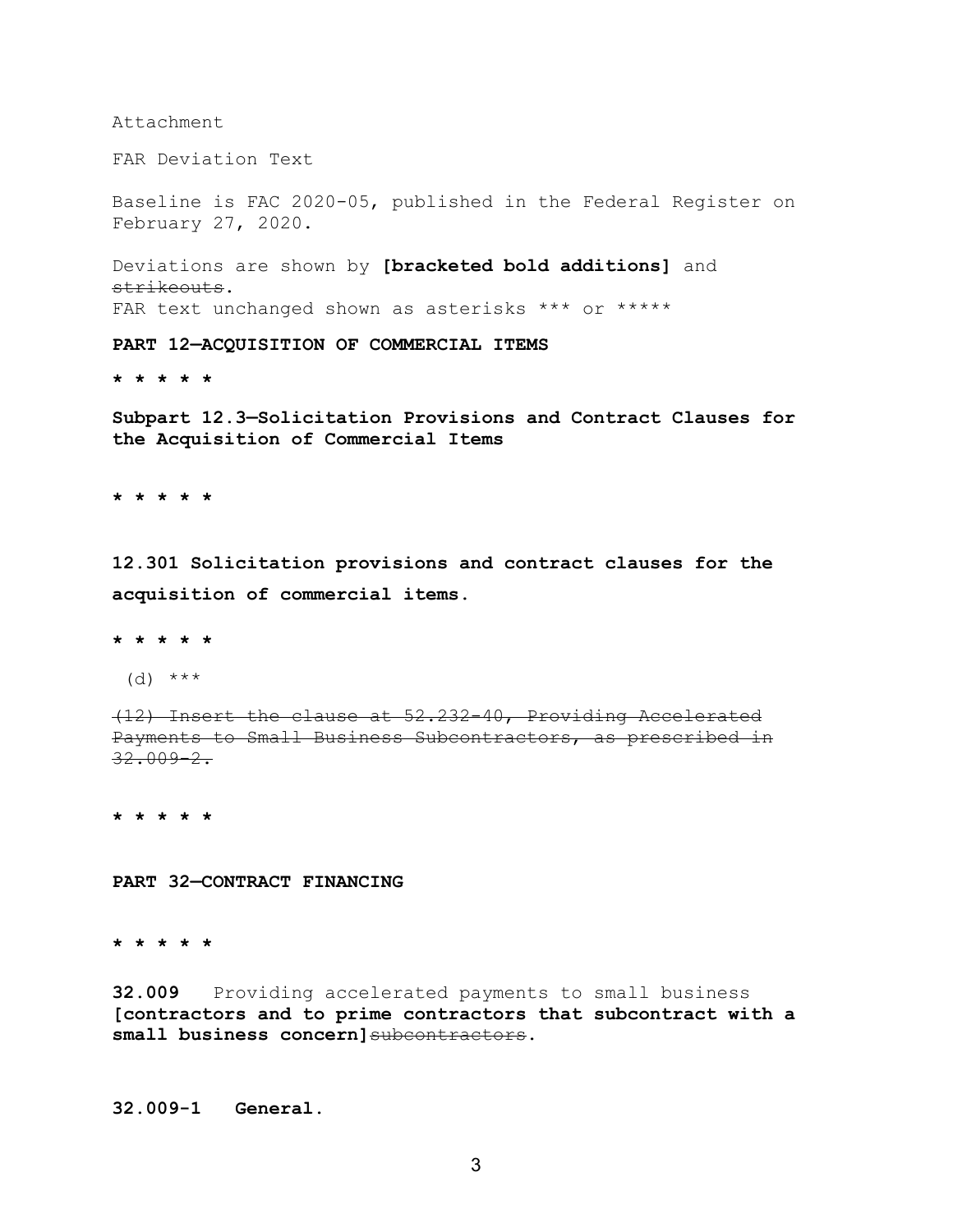**[(a) Pursuant to 31 U.S.C. 3903(a) and 10 U.S.C. 2307(a), agencies shall provide accelerated payments, to the fullest extent permitted by law, with a goal of 15 days after receipt of a proper invoice and all other required documentation, if a specific payment date is not established by contract, to—**

**1) Small business contractors, and**

**2) Prime contractors that subcontract with a small business concern, if the prime contractor agrees to make payments to the small business subcontractor in accordance with the accelerated payment date, to the maximum extent practicable, without any further consideration from or fees charged to the subcontractor.]**Pursuant to the policy provided by OMB Memorandum M-12-16, Providing Prompt Payment to Small Business Subcontractors (and as extended by OMB Memoranda M-13-15 and M-14-10, both titled Extension of Policy to Provide Accelerated Payment to Small Business Subcontractors), agencies shall take measures to ensure that prime contractors pay small business subcontractors on an accelerated timetable to the maximum extent practicable, and upon receipt of accelerated payments from the Government. This acceleration does not provide any new rights under the Prompt Payment Act and does not affect the application of the Prompt Payment Act late payment interest provisions.

**[(b)]** This acceleration does not provide any new rights under the Prompt Payment Act and does not affect the application of the Prompt Payment Act late payment interest provisions.

### **32.009-2 Contract clause.**

Insert clause 52.232-40, Providing Accelerated Payments to Small Business Subcontractors, in all solicitations and contracts.

4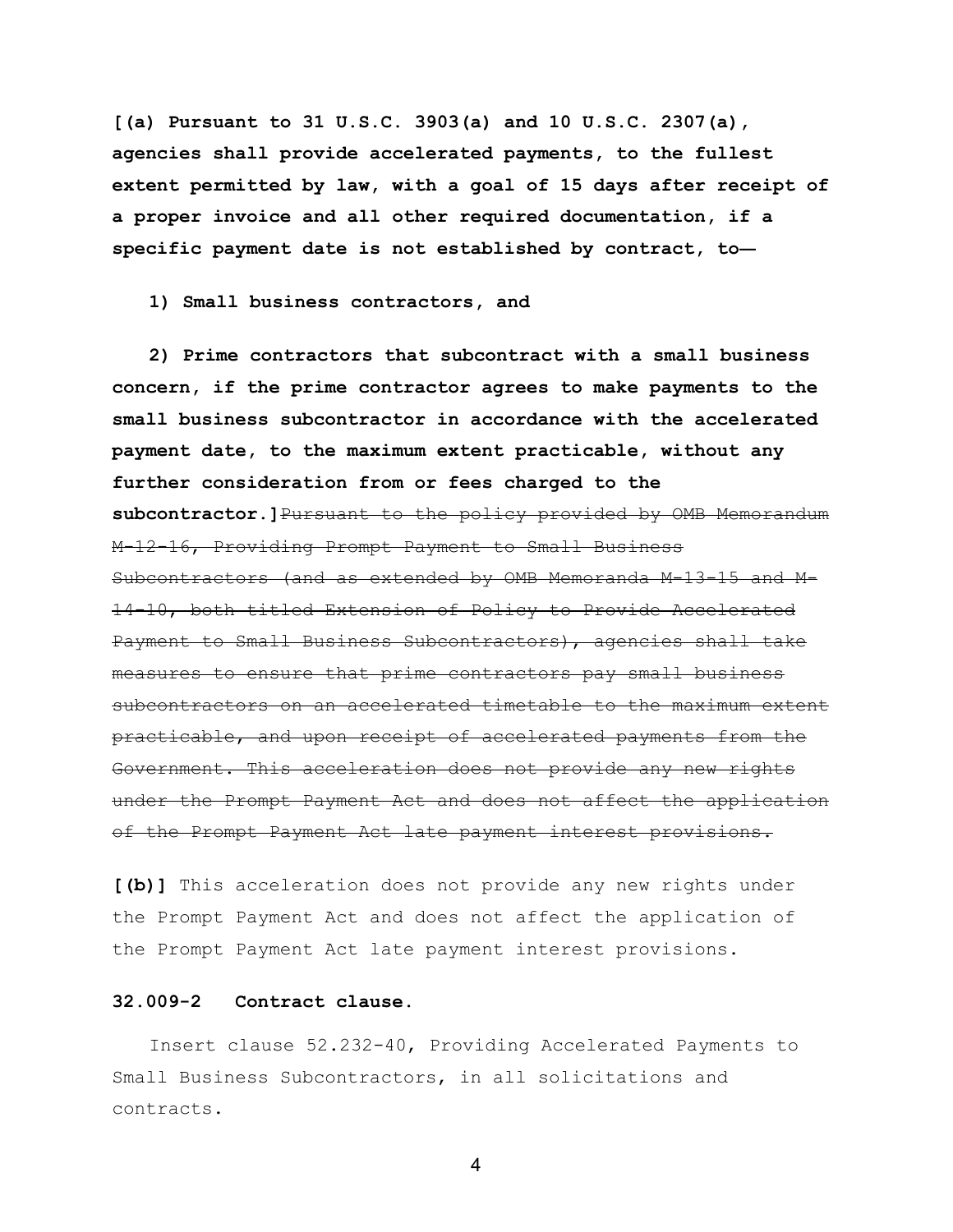\* \* \* \* \*

**SUBPART 32.9—PROMPT PAYMENT**

**\* \* \* \* \***

**32.903 Responsibilities.**

 $(a) * * * * *$ 

 (5) May authorize the use of the accelerated payment methods specified at 5 CFR 1315.5 **[(but see 32.009-1(a))]**.

\* \* \* \* \*

#### **32.906 Making payments.**

 $(a) * * * * *$ 

 (2) That the use of accelerated payment methods are necessary (see 32.903(a)(5)) **[(but see 32.009-1(a))]**.

**\* \* \* \* \***

**PART 52—SOLICITATION PROVISIONS AND CONTRACT CLAUSES**

**\* \* \* \* \***

**Subpart 52.2—Text of Provisions and Clauses**

**\* \* \* \* \***

**52.212-5 Contract Terms and Conditions Required To Implement Statutes or Executive Orders—Commercial Items.**

As prescribed in 12.301(b)(4), insert the following clause:

CONTRACT TERMS AND CONDITIONS REQUIRED TO IMPLEMENT STATUTES OR EXECUTIVE ORDERS—COMMERCIAL ITEM (MAR 2020)**[(DEVIATION APR 2020)]**

**\* \* \* \* \***

(b)  $* * * *$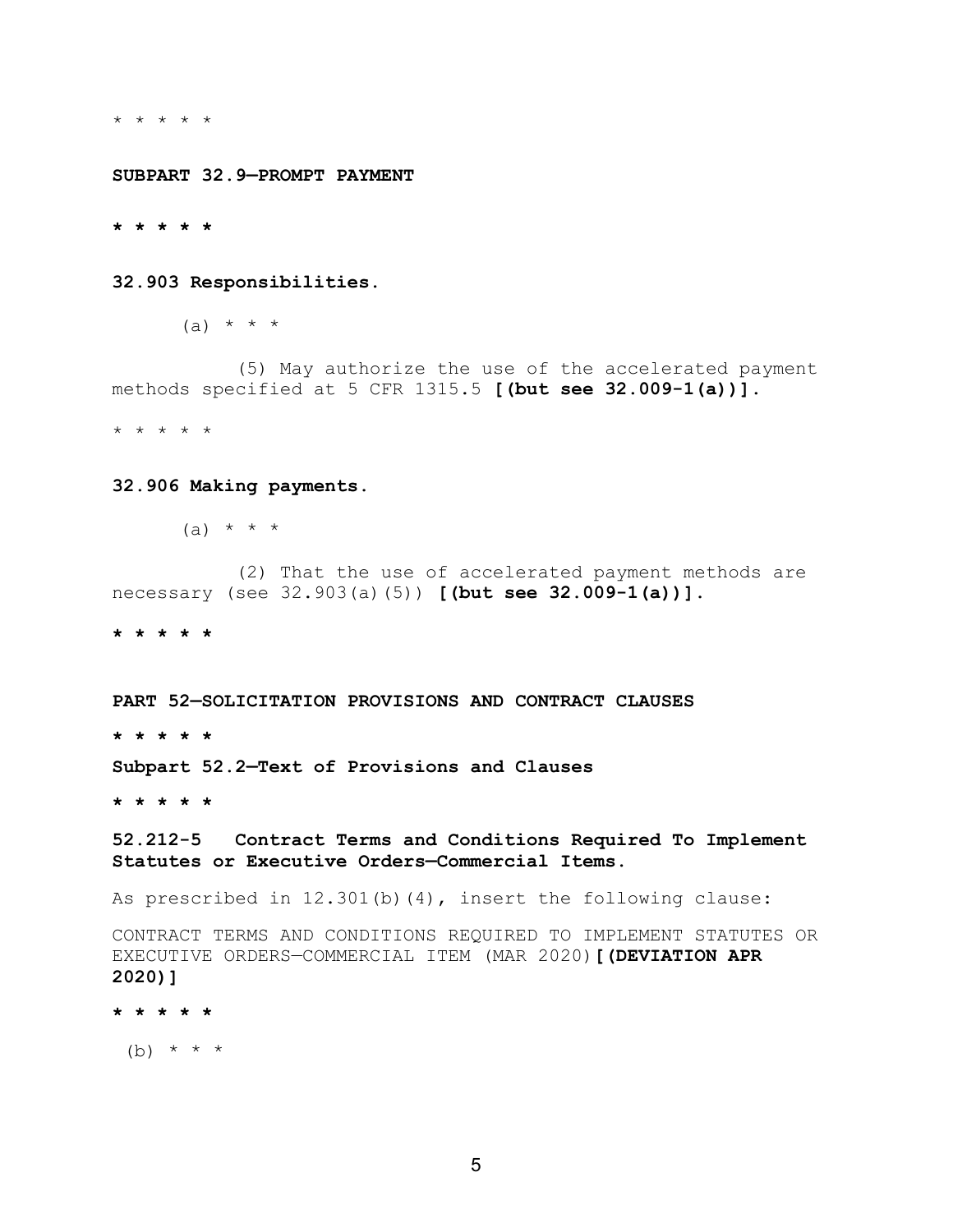\_\_ (60) **[52.232-40, Providing Accelerated Payments to Small Business Subcontractors (DEC 2013)(DEVIATION APR 2020)(31 U.S.C. 3903 and 10 U.S.C. 2307).**

**\_\_ (61)]** 52.239-1, Privacy or Security Safeguards (AUG 1996) (5 U.S.C. 552a).

\_\_ (**[62]**61) 52.242-5, Payments to Small Business Subcontractors (JAN 2017)(15 U.S.C. 637(d)(13)).

\_\_ (**[63]**62)(i) 52.247-64, Preference for Privately Owned U.S.- Flag Commercial Vessels (Feb 2006) (46 U.S.C. Appx. 1241(b) and 10 U.S.C. 2631).

\_\_ (ii) Alternate I (Apr 2003) of 52.247-64.

\_\_ (iii) Alternate II (Feb 2006) of 52.247-64.

**\* \* \* \* \***

## **52.213-4 Terms and Conditions—Simplified Acquisitions (Other Than Commercial Items).**

As prescribed in 13.302-5(d), insert the following clause:

TERMS AND CONDITIONS—SIMPLIFIED ACQUISITIONS (OTHER THAN COMMERCIAL ITEMS (JAN 2020)**[(DEVIATION APR 2020)]**

 $(a)$  \*\*\*

 $(2)$  \*\*\*

(vi) 52.232-40, Providing Accelerated Payments to Small Business Subcontractors (DEC 2013)**[(DEVIATION APR 2020)(31 U.S.C. 3903 and 10 U.S.C. 2307)]**.

\*\*\*\*\*

(viii) 52.244-6, Subcontracts for Commercial Items (AUG 2019)**[(DEVIATION APR 2020)]**.

#### **\* \* \* \* \***

# **52.232-40 Providing Accelerated Payments to Small Business**

# **Subcontractors.**

As prescribed in 32.009-2, insert the following clause:

PROVIDING ACCELERATED PAYMENTS TO SMALL BUSINESS SUBCONTRACTORS (DEC 2013)**[(DEVIATION APR 2020)]**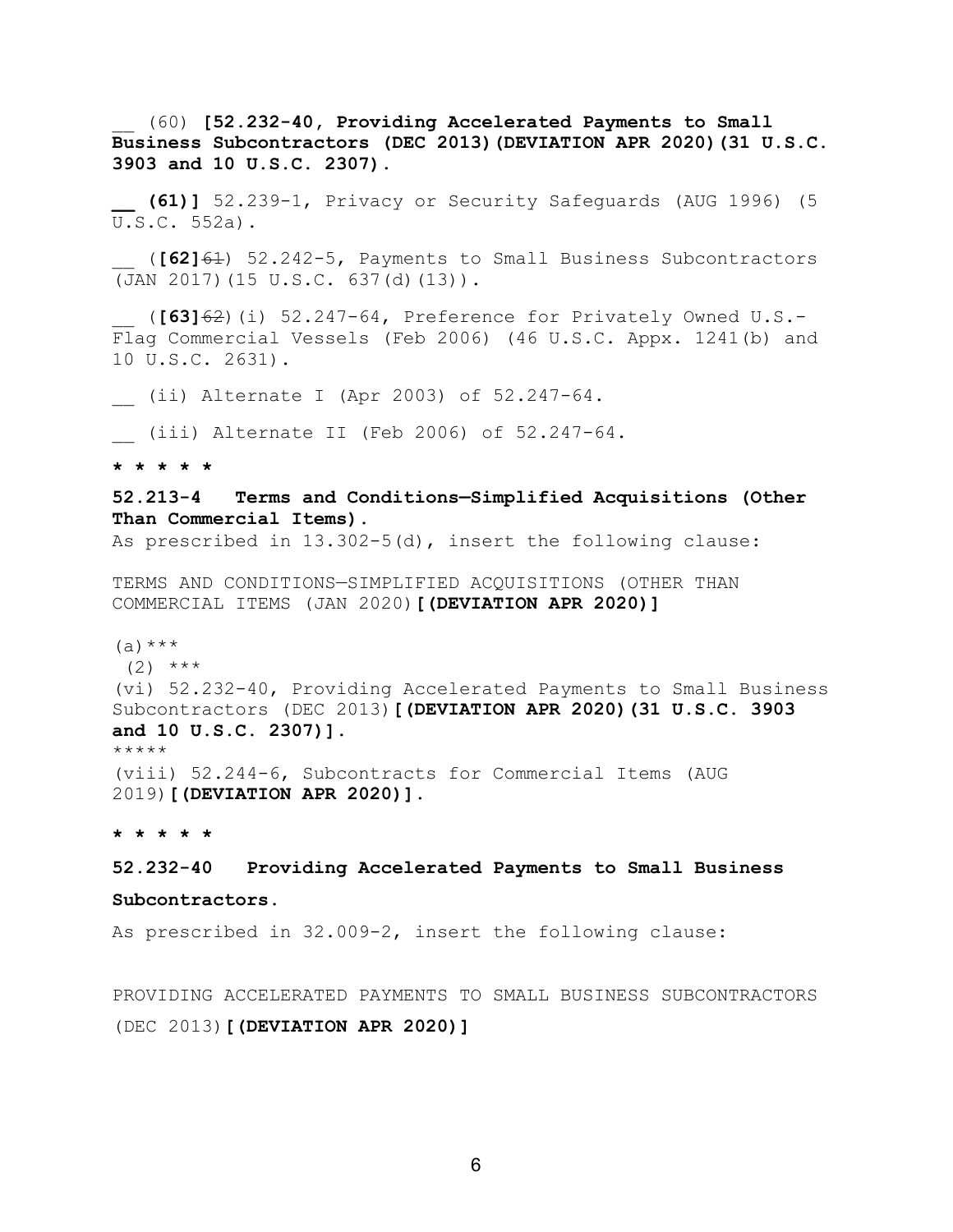(a)**[(1) In accordance with 31 U.S.C. 3903 and 10 U.S.C. 2307,** u] Upon receipt of accelerated payments from the Government, the Contractor shall make accelerated payments to its small business subcontractors under this contract **[in accordance with the accelerated payment date established]**, to the maximum extent practicable and prior to when such payment is otherwise required under the applicable contract or subcontract, **[with a goal of 15 days]** after receipt of a proper invoice and all other required documentation from the small business subcontractor **[if a specific payment date is not established by contract. (2) The Contractor agrees to make such payments to its small business subcontractors without any further consideration from or fees charged to the subcontractor]**.

(b) The acceleration of payments under this clause does not provide any new rights under the Prompt Payment Act. (c) Include the substance of this clause, including this paragraph (c), in all subcontracts with small business concerns, including subcontracts with small business concerns for the acquisition of commercial items.

(End of clause)

**\* \* \* \* \***

#### **52.244-6 Subcontracts for Commercial Items.**

As prescribed in 44.403, insert the following clause:

SUBCONTRACTS FOR COMMERCIAL ITEMS (AUG 2019)**[(DEVIATION APR 2020)] \* \* \* \* \***

(c) (1)  $* * * *$ 

(xix) 52.232-40, Providing Accelerated Payments to Small Business Subcontractors (DEC 2013)**[(DEVIATION APR 2020)]**, if flow down is required in accordance with paragraph (c) of FAR

7